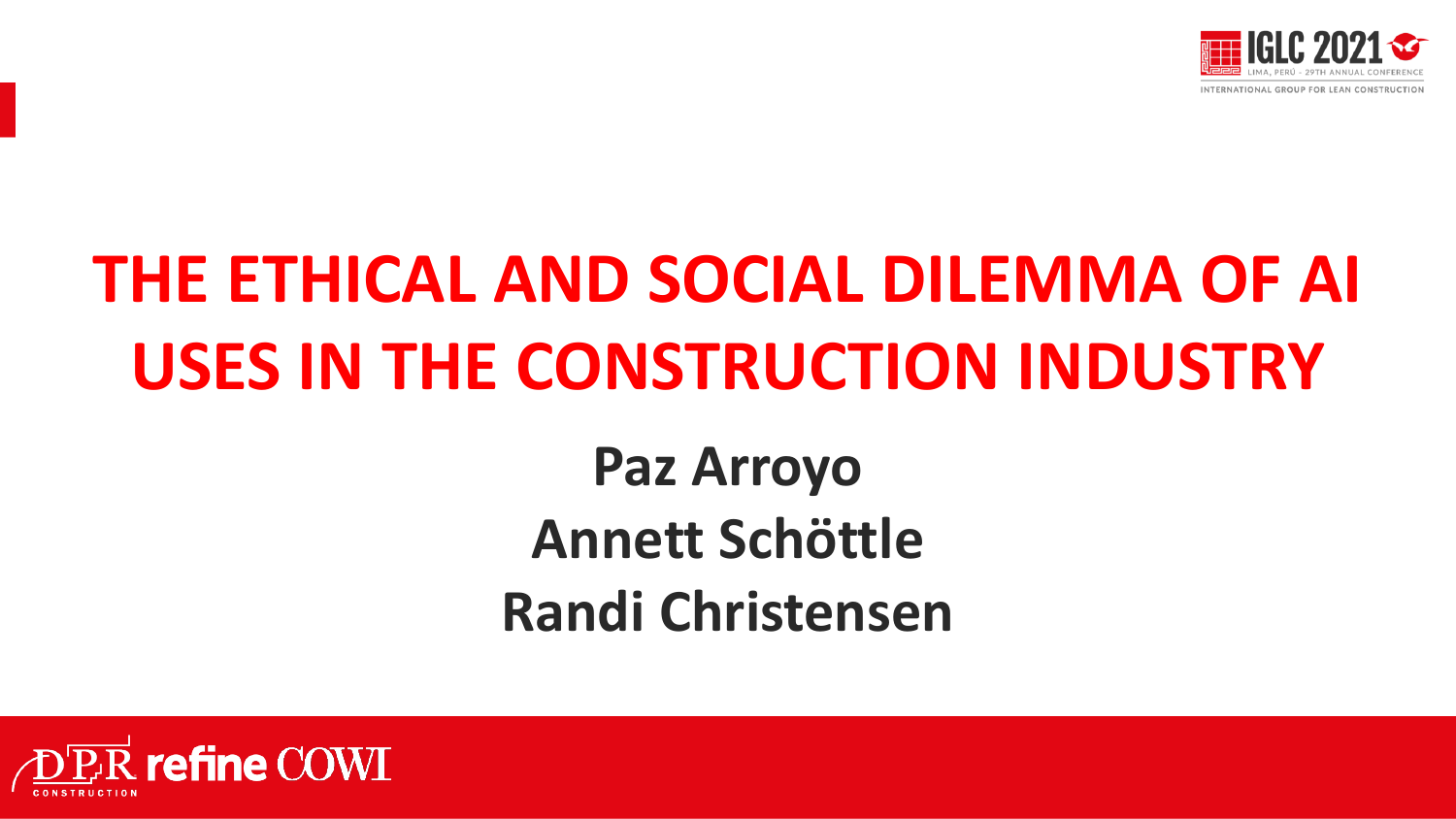

#### **MAIN POINTS**

- **Growth in data collection and AI uses in AEC Industry.**
- **Need to study ethical and social considerations for employees in the industry and for society in general.**
- **Many decisions will be made by AI algorithms and not by humans.**
- **This is an exploratory paper our aim is to spark further research and discussion within the Lean Construction community - Respect for people.**

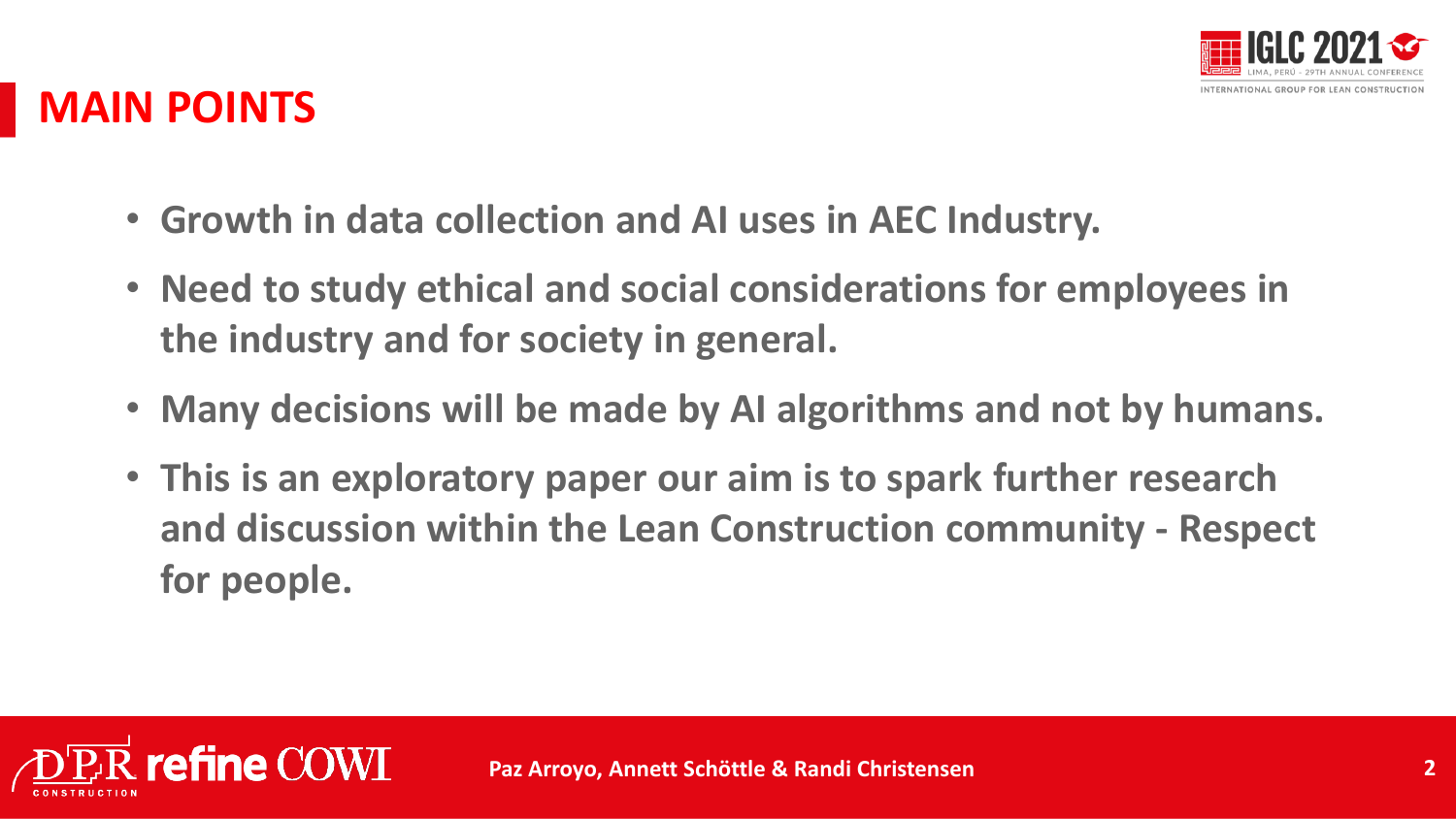

#### **ARTIFICIAL INTELLIGENCE**

"Artificial intelligence or AI, attempts to understand intelligent entities. Thus, one reason to study it is to learn more about ourselves. But unlike philosophy and psychology, which are also concerned with intelligence, AI strives to build intelligent entities as well as understand them."

Russell and Norvig (2019)



Harari (2019)



**Paz Arroyo, Annett Schöttle & Randi Christensen 3**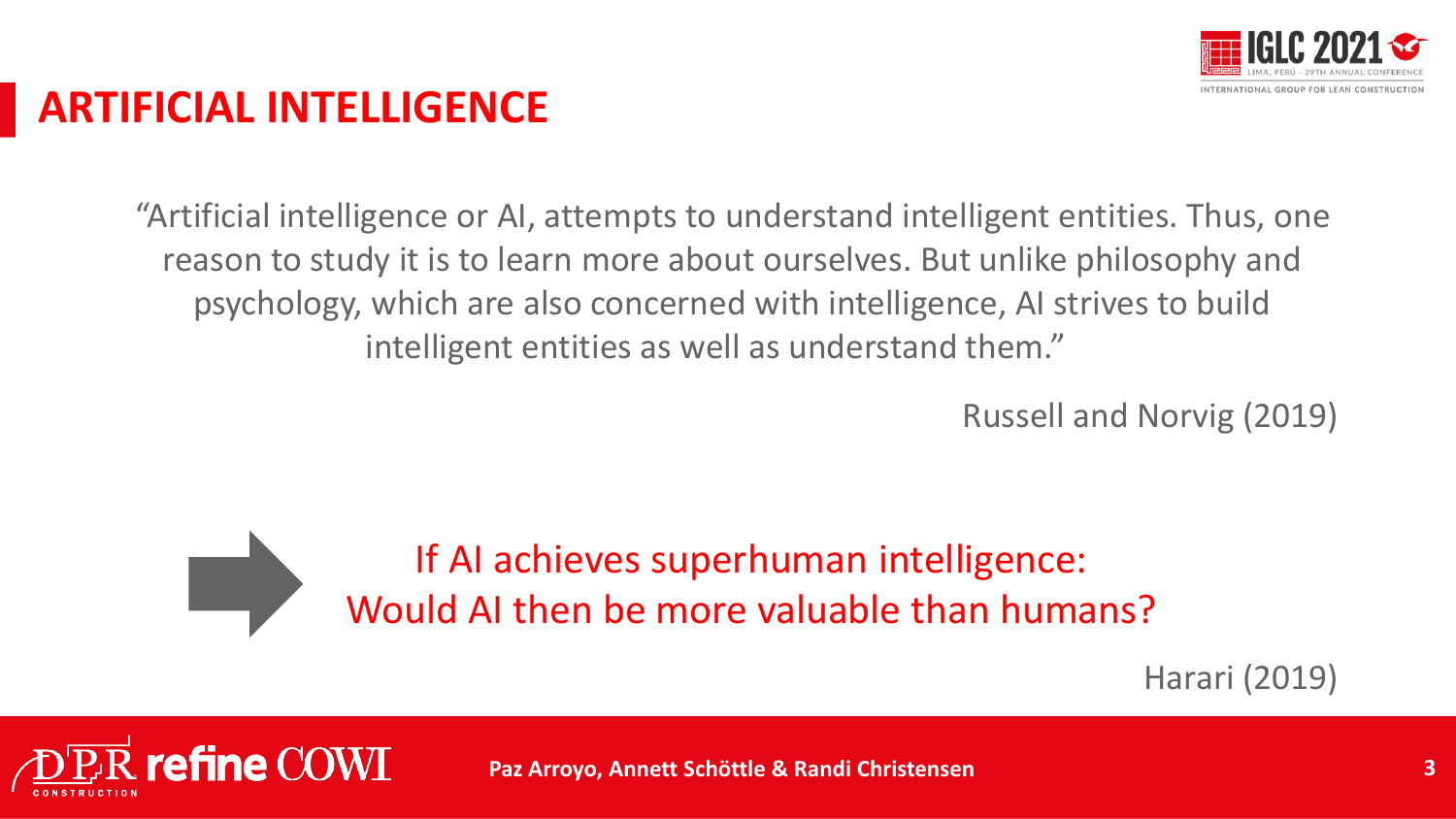

### **SOCIAL AND ETHICAL DILEMMAS**

- **Ethical Dilemma:** Alternatives are not fully acceptable ethically
- **Ethical behavior:** Following values, norms and rules of the society
	- justice
	- moral rights
	- individualism
	- utilitarian
- **Social dilemma:** Conflict between self and collective interest

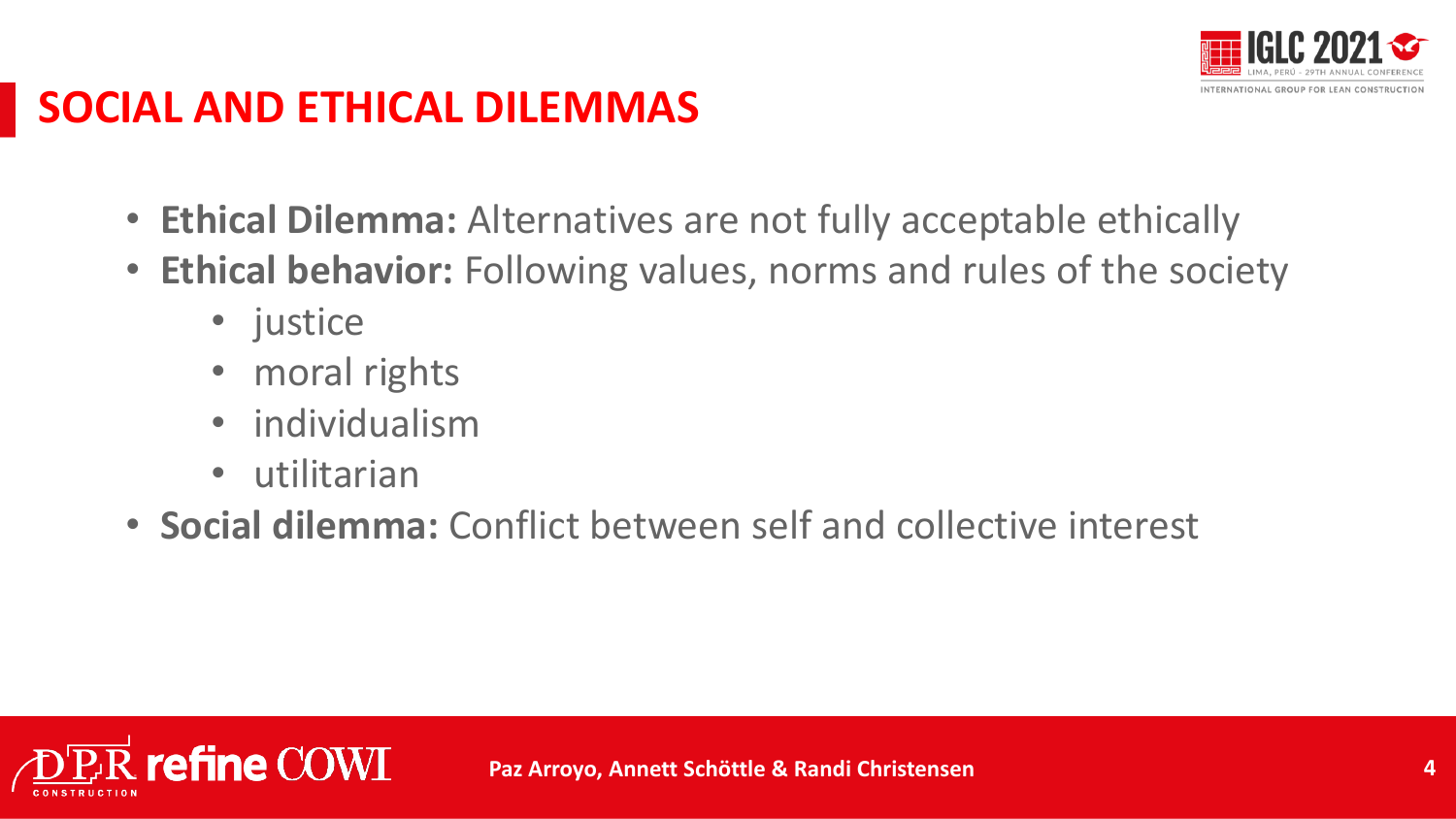

#### **CURRENT ISSUES OF AI IN CONSTRUCTION**

**PR** refine COWI

| <b>Planning and</b>                                                                                                                            | <b>Generative</b>                                                                          | <b>Claim Analysis</b>                                                                                                              | <b>Environmental</b>                                                                             |
|------------------------------------------------------------------------------------------------------------------------------------------------|--------------------------------------------------------------------------------------------|------------------------------------------------------------------------------------------------------------------------------------|--------------------------------------------------------------------------------------------------|
| <b>Control</b>                                                                                                                                 | <b>Design</b>                                                                              |                                                                                                                                    | performance                                                                                      |
| To optimize<br>schedules, by<br>automating the<br>process of<br>generating<br>alternative<br>schedules (ENR<br>2021, Schia et al.<br>$2019$ ). | To optimize design,<br>by generating<br>numerous design<br>options (Oh et al.<br>$2019$ ). | To identify the<br>cause of a schedule<br>variance, to help<br>determine<br>responsibility of<br>each party (Riad et<br>al. 1991). | To predict the<br>environmental<br>performance of<br>buildings<br>(Fernandez et al.<br>$2019$ ). |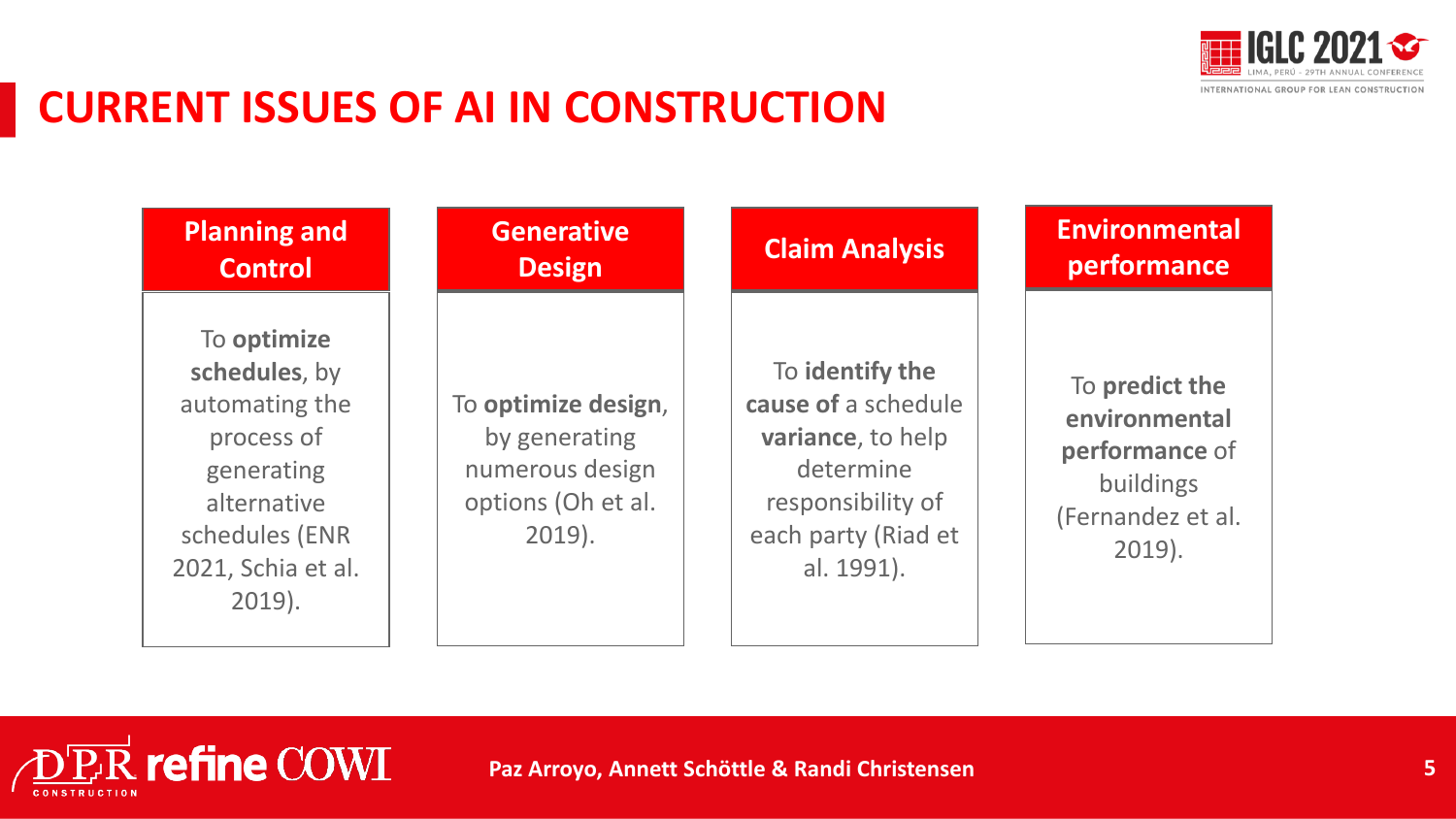

#### **AI AND DILEMMAS**

|                      | Questions                                                                                                             |  |  |
|----------------------|-----------------------------------------------------------------------------------------------------------------------|--|--|
| Ethical<br>dilemma   | What is the source of data?                                                                                           |  |  |
| Ethical<br>behaviour | <b>Can we trust Al Decisions?</b>                                                                                     |  |  |
| Social<br>Delimma    | <b>Are AI algorithms biased?</b><br>Do we need to please the algorithm?<br>Does AI impact project team<br>motivation? |  |  |



**Paz Arroyo, Annett Schöttle & Randi Christensen 6**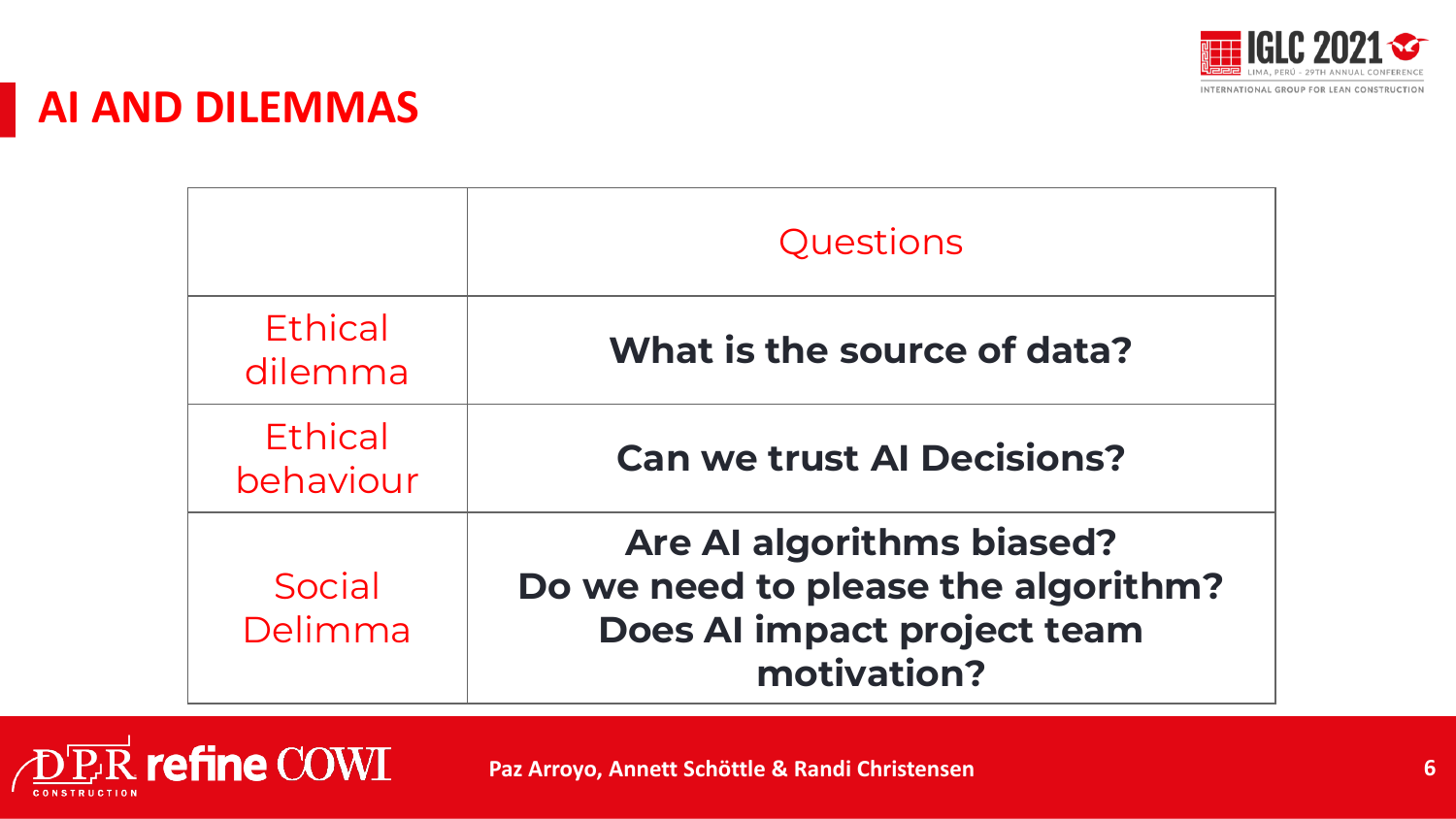

#### **WHAT IS THE SOURCE OF DATA?**

- AI applications will make trade-offs among ethically unacceptable alternatives impacted by the political, economic, social, technological, environmental and legal dimensions as well as moral and ethical boundaries.
- *"When we assume information is objective, we forget that information doesn't create itself"* (Flores 2012, p. 43).

Presentación Presentación Presentación e a contra estadounidense a extensión e a presentación e a estadouniden **Which database is used for self-learning and can AI consider all interests?**

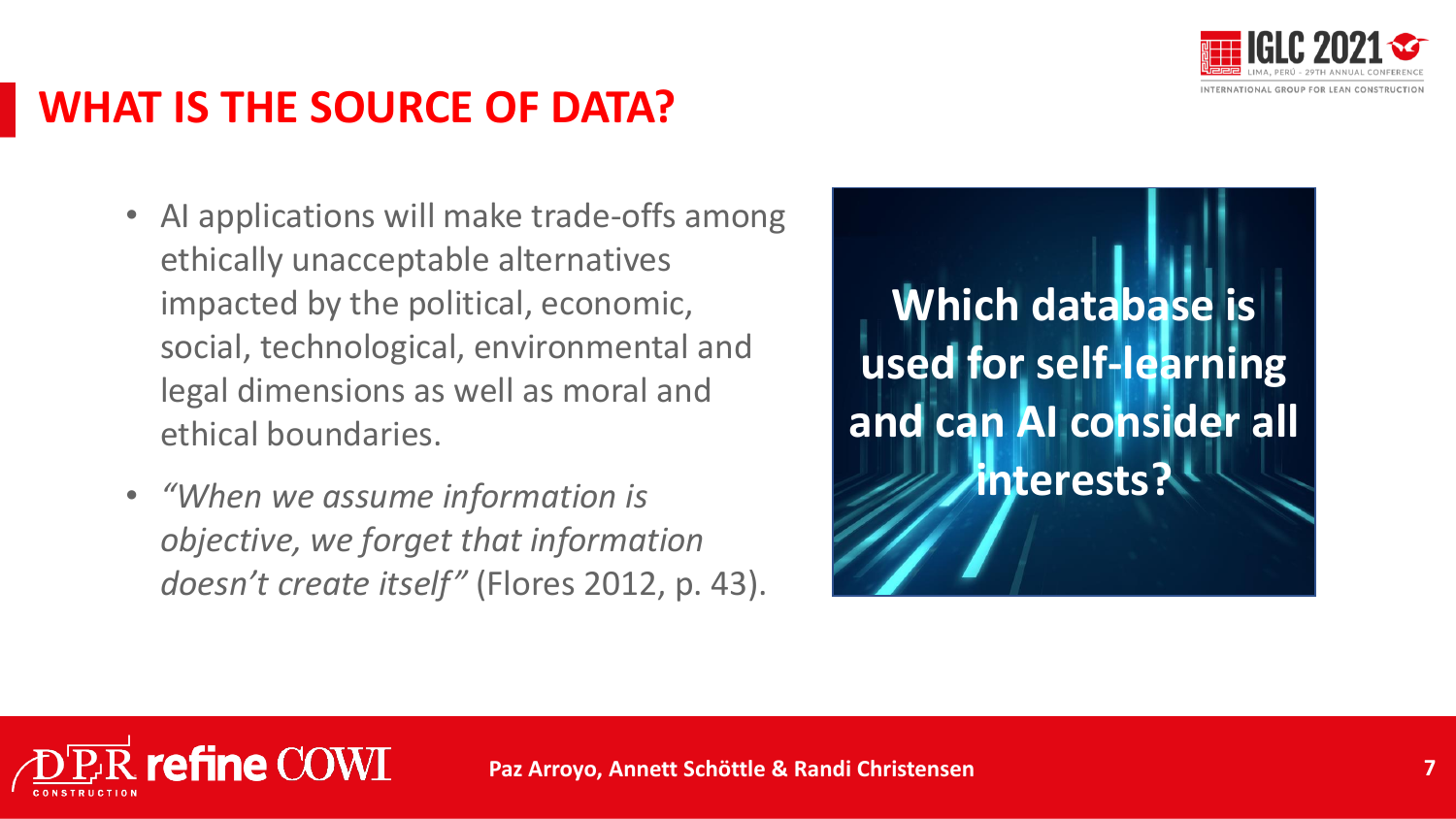

#### **CAN WE TRUST AI**

- AI applications should follow society's values and norms as they evolve.
- There is a risk that AI cannot adjust to ethical norms.



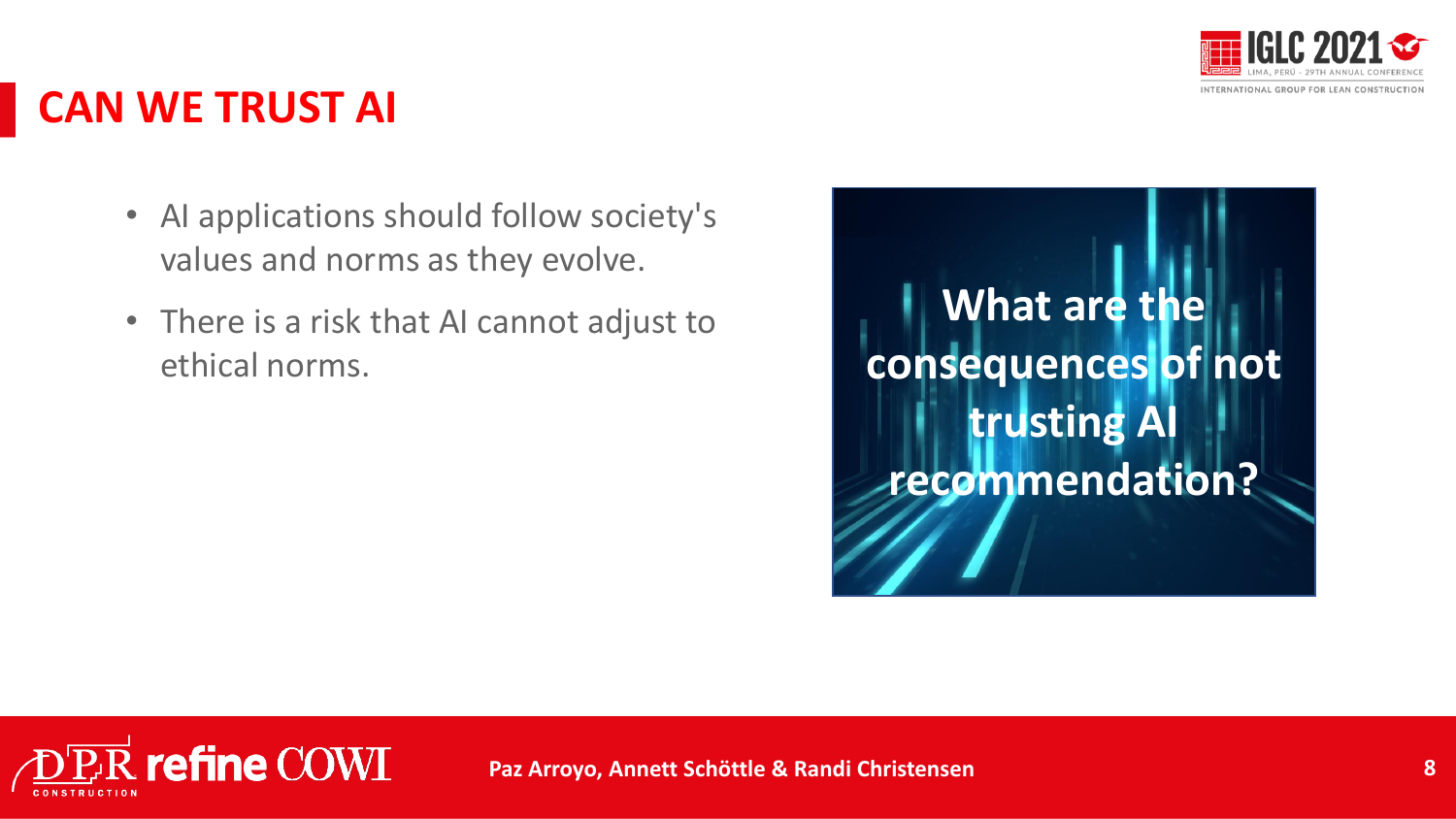

#### **ARE AI ALGORITHMS BIASED?**

- AI applications will have conflict regarding whose interests are prioritized, and most likely will carry bias from their creators.
- The interests and preferences are often not transparent.



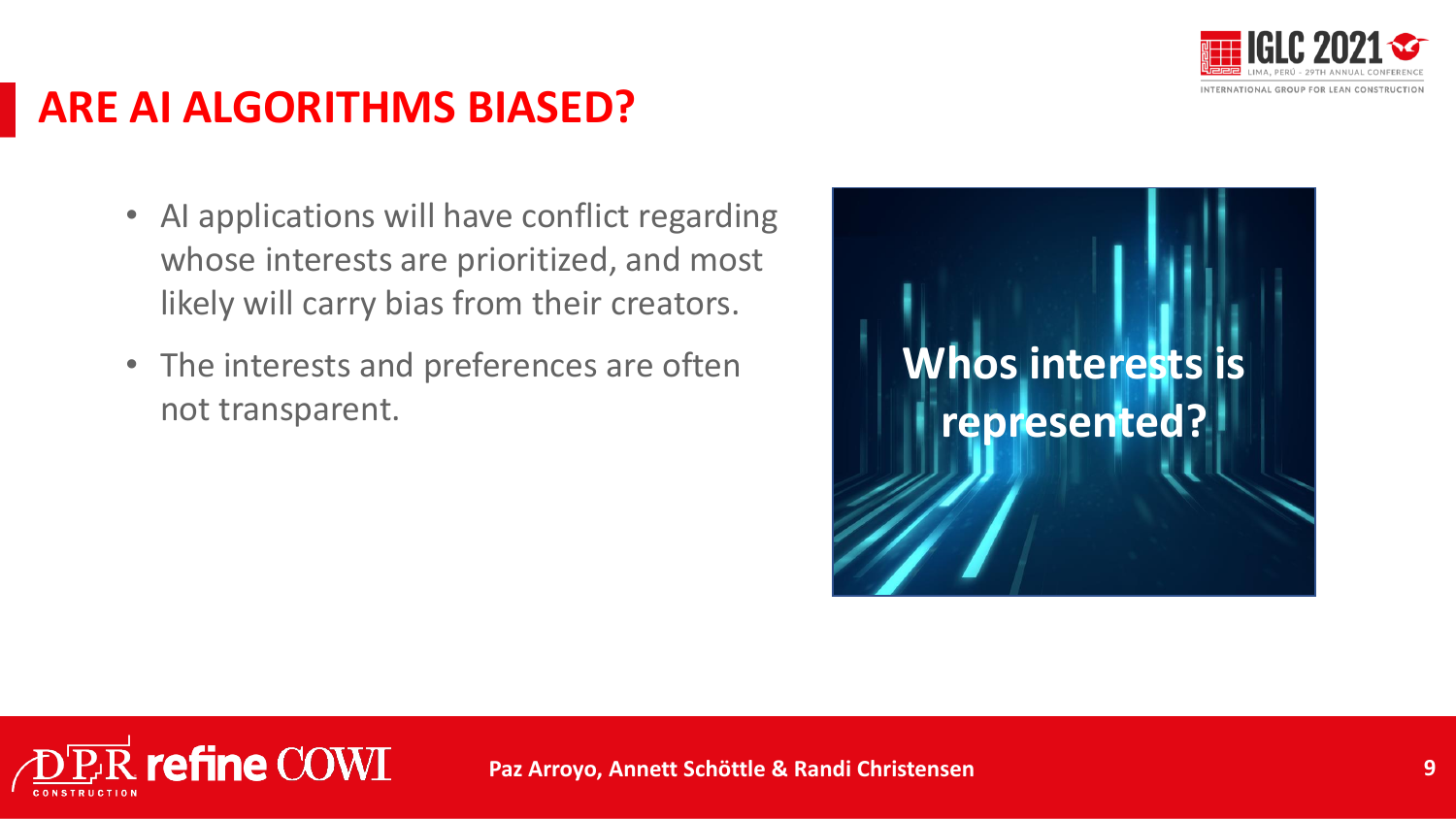

#### **DO WE NEED TO PLEASE THE ALGORITHM?**

- AI algorithms can also reinforce their preferences.
- And users can manipulate the input to optimize the output.



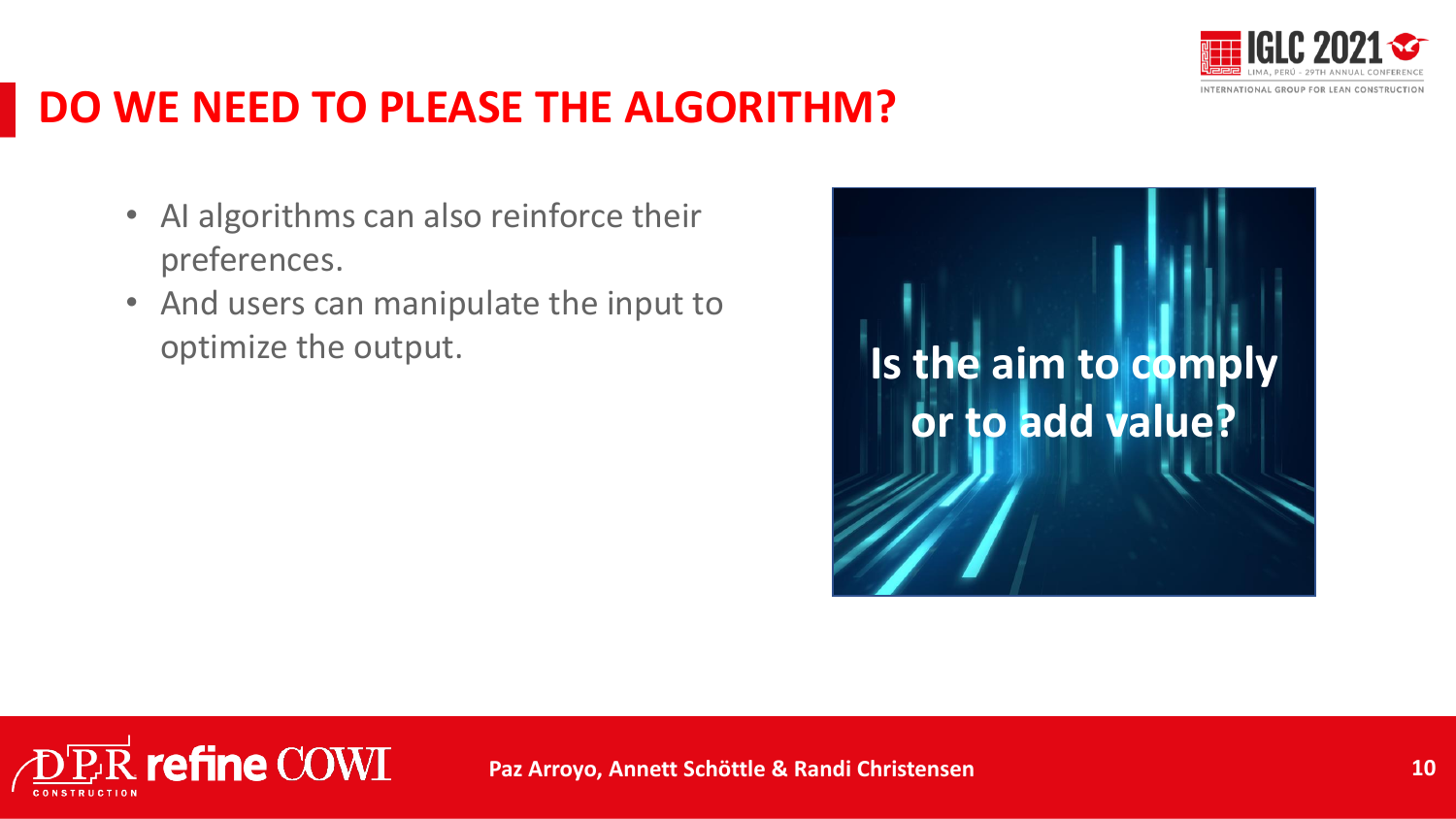

#### **DOES AI IMPACT PROJECT TEAM MOTIVATION?**

- AI will have an impact on our autonomous motivation, which is necessary to accomplish engagement and self-interest for creative problem solving.
- We may be creating a problem if AI makes more decisions for us.



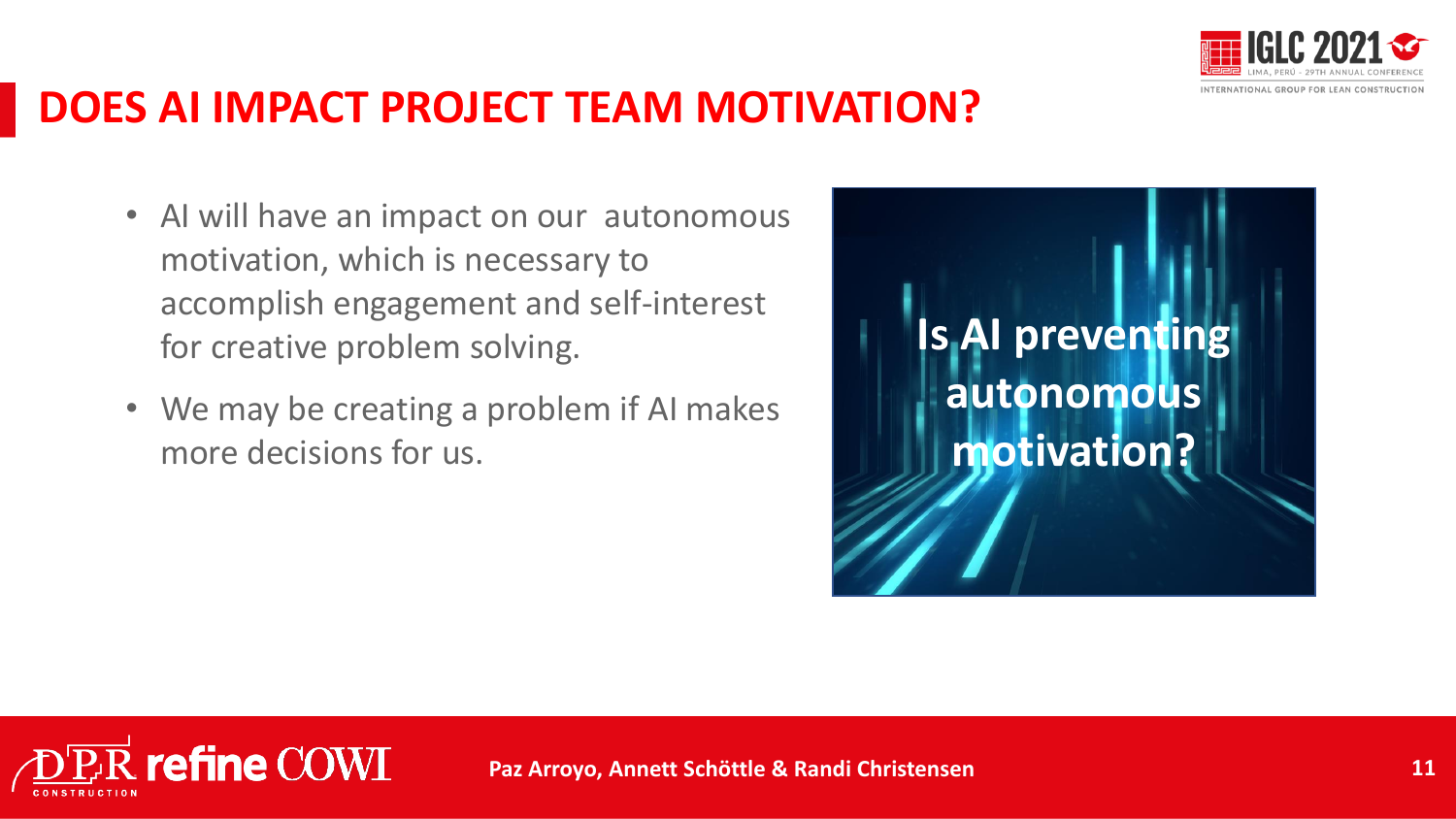

### **CONCLUSION**

- **AI is in use and will increase, it can make work more efficient.**
- **We need to insist being curious even if AI is not our main interest.**
- **We need to insist on transparency.**
	- Ensure diversity within the design of AI algorithm
	- Test the AI algorithm
	- Make evaluation of the AI algorithm